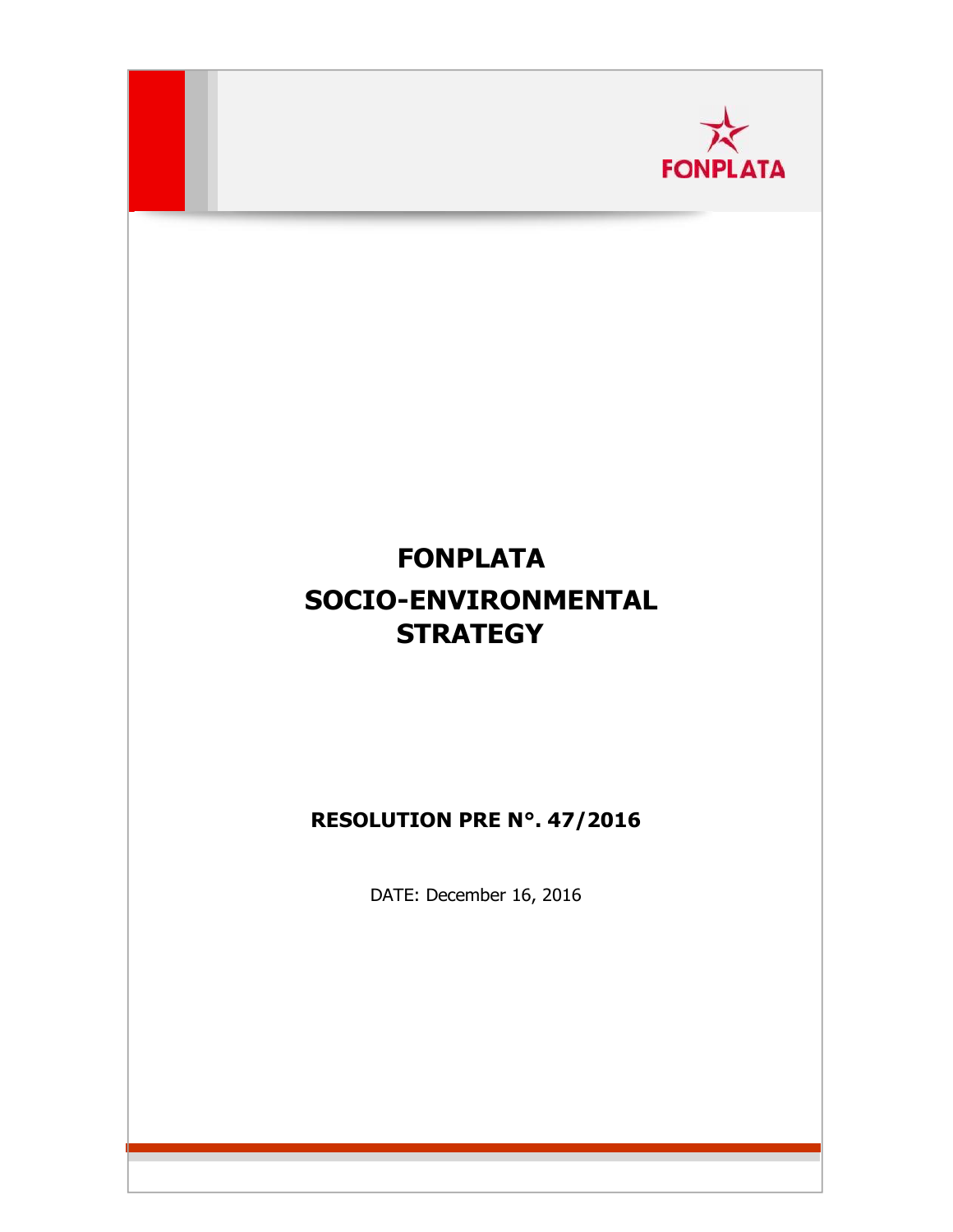## **Abbreviations and acronyms**

| <b>ABS</b>   | Abstract                                                     |
|--------------|--------------------------------------------------------------|
| DIGA         | Socio-Environmental Management Guidelines                    |
| <b>ESA</b>   | FONPLATA Socio-Environmental Strategy                        |
| EP           | Project Team                                                 |
| <b>IPY</b>   | <b>Project Inventory</b>                                     |
| MO           | <b>Operation Manual</b>                                      |
| ОE           | <b>Project Execution Unit</b>                                |
| <b>PAO</b>   | Annual Operation Plan                                        |
| PO           | <b>Operational Proposition</b>                               |
| PP           | Project Profile                                              |
| <b>RP</b>    | Project Manager                                              |
| <b>SERAS</b> | Socio-Environmental Risk Assessment and<br>Management System |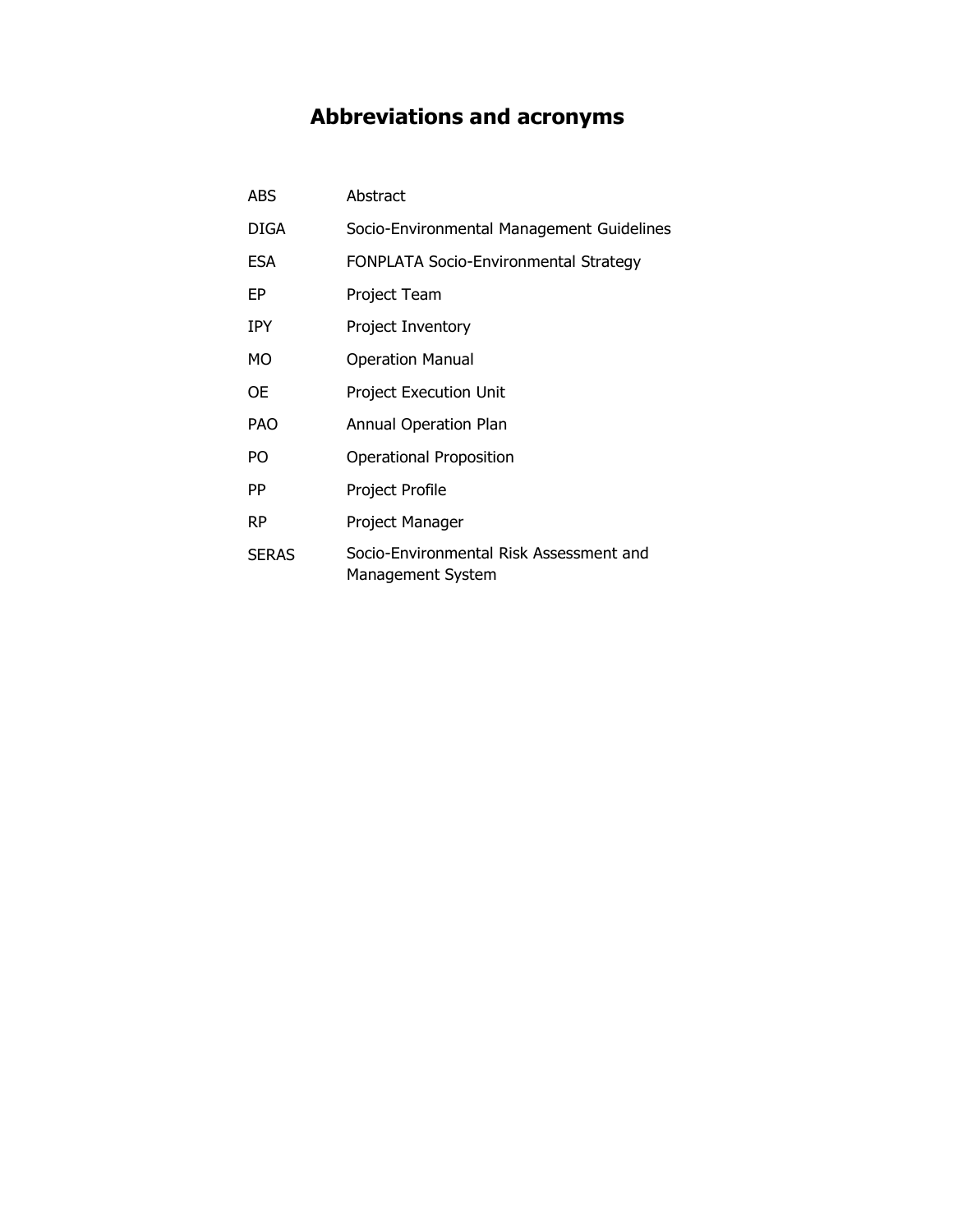## CONTENT

| I.   |                                                                                                                                                                                                                                                                                                                |                            |
|------|----------------------------------------------------------------------------------------------------------------------------------------------------------------------------------------------------------------------------------------------------------------------------------------------------------------|----------------------------|
| Н.   |                                                                                                                                                                                                                                                                                                                |                            |
|      | <b>A. BASIC CRITERIA</b><br><b>B. GUIDELINES</b>                                                                                                                                                                                                                                                               | 1<br>$\overline{2}$        |
| III. |                                                                                                                                                                                                                                                                                                                | $\overline{\phantom{a}}$   |
|      | A. OBJETIVE<br><b>B. SCOPE</b>                                                                                                                                                                                                                                                                                 | 2<br>$\mathcal{P}$         |
| IV.  | SOCIO-ENVIRONMENTAL MANAGEMENT IN THE PROJECT CYCLE                                                                                                                                                                                                                                                            | 3                          |
|      | A. INITIAL FILTERING<br>B. PRELIMINARY CLASSIFICATION OF SOCIO-ENVIRONMENTAL SENSITIVITY 4<br>C. SOCIO-ENVIRONMENTAL RISK ANALYSIS AND ASSESSMENT<br><b>D. CONTRACTUAL MATTERS</b><br><b>E. SOCIO-ENVIRONMENTAL GOVERNANCE INSTRUMENTS</b><br><b>F. SOCIO-ENVIRONMENTAL MONITORING</b><br><b>G. EVALUATION</b> | 4<br>5<br>6<br>7<br>7<br>7 |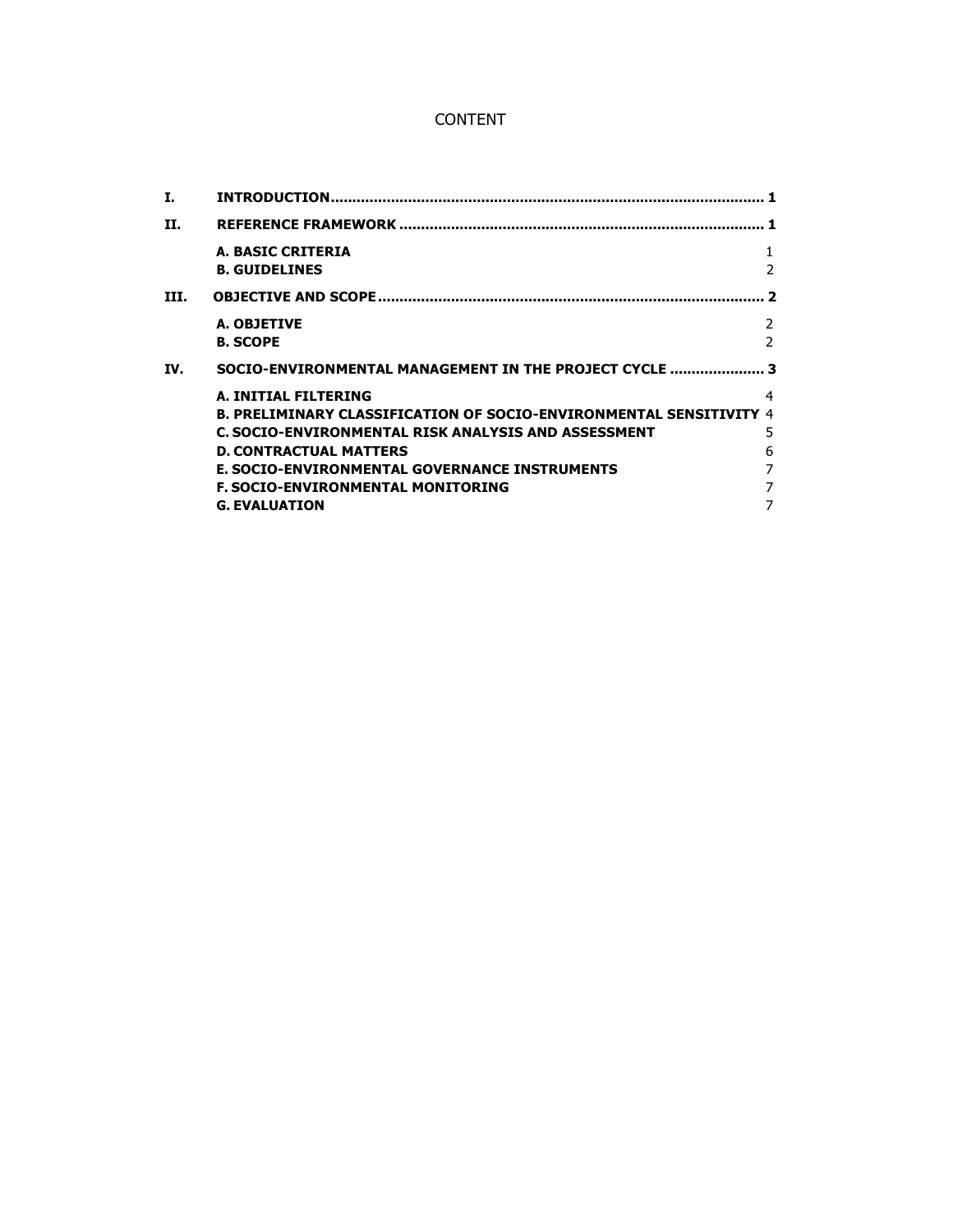### **I. INTRODUCTION**

- 1.1 FONPLATA acknowledges that the socio-environmental dimension is an important pillar for sustainable and inclusive development which is harmonious with ecosystems within and across the geographical areas of influence of the River Plate Basin and is a foundation for the integration of its member countries. In this sense, this Socio-Environmental Strategy (ESA) formalizes the incorporation of the socio-environmental dimension throughout the project cycle, aimed at identifying and mitigating the different risks associated with the implementation of projects financed by the Fund.
- 1.2 The Fund's environmental policy is based on the institutional, operational, and legal structure of its member countries and the international treaties signed by them. However, and to streamline the operation of this policy, given the heterogeneity of regulations and instruments, FONPLATA enforces this ESA, as a reinforcement to the efforts made by the environmental authorities of the member countries, with the purpose of promoting the sustainability of development actions. To a large extent, the ESA integrates the procedures that have already been applied to the management of project funding and includes the best practices and the experience acquired by other development agencies.

#### **II. REFERENCE FRAMEWORK**

## **A. BASIC CRITERIA**

- 2.1 FONPLATA's socio-environmental strategy is based on the following basic criteria, set forth in the Fund's Policy:
	- (i) **Compatibility** with the member countries' laws all the procedures and tools designed by the Fund shall be compatible with the legal mechanisms and instruments in force in the member countries. Projects that do not comply with the legislation shall not be funded.
	- (ii) **Complementarity** with the member countries' laws all procedures developed and executed with financing from the Fund shall meet and respect the national, federal, provincial and/or state socio-environmental regulations of the member countries. However, additional documents may be requested to ensure compliance with all FONPLATA's policies, principles, and guidelines.
	- (iii) **Prevention** FONPLATA shall only finance projects in which it is proven that the pertinent socio-environmental precautions have been taken in advance. All operations must include actions to control or mitigate the negative impacts that they may have.
	- (iv) **Environmental management universality** processes shall be applied to all projects financed by FONPLATA during all stages of the project cycle.
	- (v) **Cost internalization**  every project must be verified to ensure that costs to prevent and mitigate socio-environmental impacts, as well as their benefits, have been incorporated into the budget and, as far as possible, considered in the analyses of their economic and financial feasibility.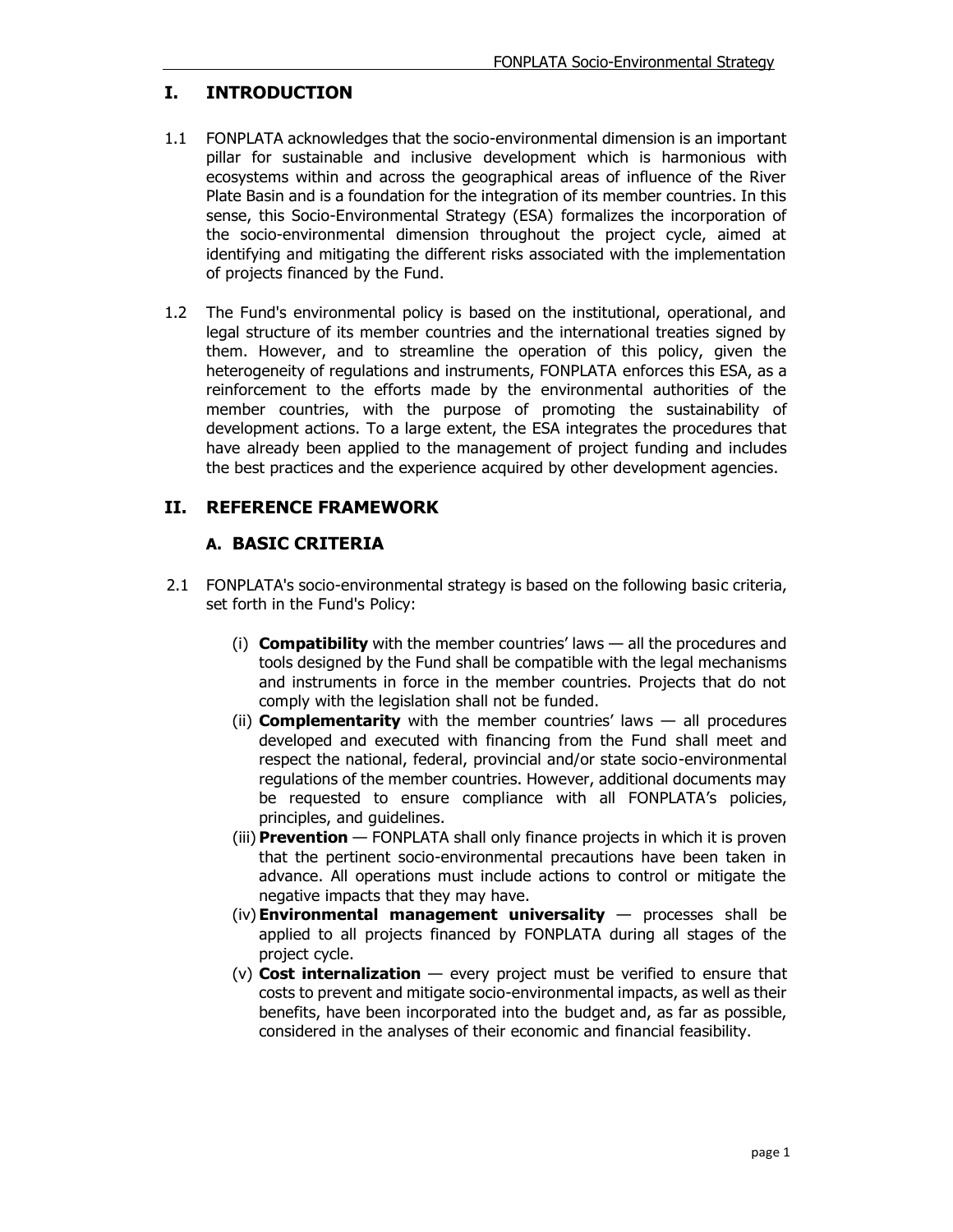#### **B. GUIDELINES**

- 2.2 The implementation of FONPLATA's ESA shall comply with the following guidelines:
	- (i) Develop and update of processes and practices to ensure the adequacy and sustainability of the financed projects.
	- (ii) Support the implementation and enforcement of the socio-environmental laws, regulations, and public policies of the member countries.
	- (iii) Evaluation of socio-environmental consequences of projects financed by FONPLATA, aiming at incorporating the lessons learned into future operations, thus strengthening the search for sustainable development.

#### <span id="page-4-0"></span>**III. OBJECTIVE AND SCOPE**

#### **A. OBJETIVE**

3.1 The objective of this strategy is to strengthen the mission of the Fund by including criteria and tools that incorporate the assessment and management of socioenvironmental risks in the project cycle, while contributing to the efforts of countries to achieve sustainability within a framework for the prevention and mitigation of risks and potential conflicts.

#### *FONPLATA's mission*

*To support the integration of the member countries in order to achieve a harmonious and inclusive development within and across the River Plate Basin areas of influence, by helping reduce socioeconomic disparities and favoring the complementarity and synergy of efforts of national development organizations and other development agencies. This shall be accomplished through the implementation of small and medium-sized projects in specific geographic areas, to help one or more countries achieve greater integration at a sub-regional, regional, and global levels.*

## **B. SCOPE**

- <span id="page-4-1"></span>3.2 The Fund will seek to achieve the objective by adopting practices that internalize environmental and social issues, both in the design and in the implementation of all the activities carried out by the institution, covering financial and non-financial products, as well as the socio-environmental matters associated with the procurement processes and the management of the Fund's facilities.
- 3.3 Regarding project financing, the following chapter presents the strategic guidelines for the incorporation and mainstreaming of socio-environmental risk management in the project cycle. To facilitate its implementation, ESA will include a document containing the *Guidelines for Socio-Environmental Management<sup>1</sup>*. Under an adaptive management learning approach for continuous improvement, the Guidelines may be fed back, updated, and optimized based on new experiences on an annual basis.

## <span id="page-4-2"></span>**IV. SOCIO-ENVIRONMENTAL MANAGEMENT IN THE PROJECT CYCLE**

4.1 FONPLATA performs the analysis of the socio-environmental risks of the projects

<sup>1</sup> FONPLATA's Socio-Environmental Management Guidelines are part of the operational documents of the Operations Management, and they provide a step-by-step description of the environmental precautionary and management processes and contain an ad hoc toolbox to be used in the different stages of the Socio-environmental Risk Assessment and Management System.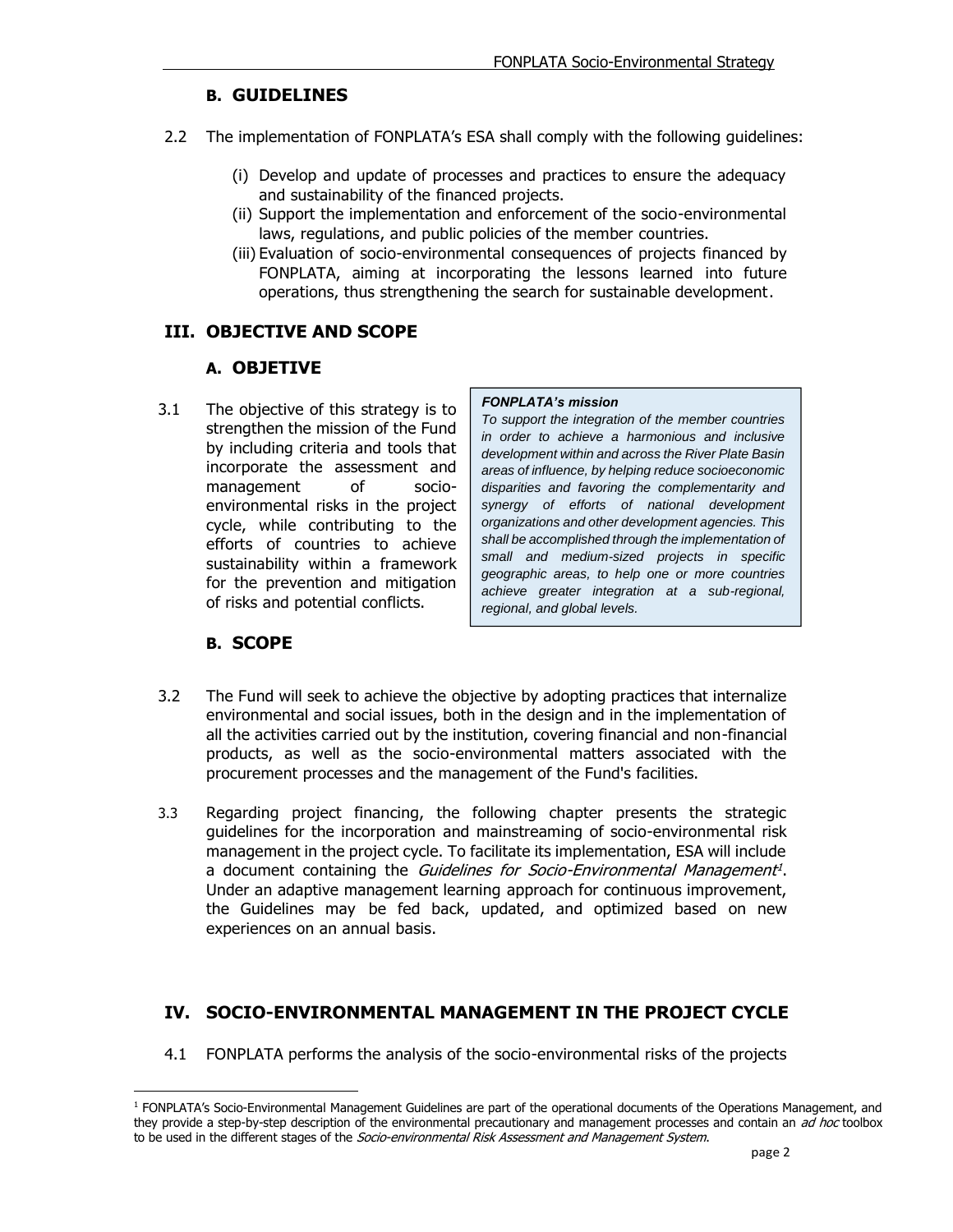in seven milestones that cover the project cycle (see chart IV-1). These are recorded in the Socio-Environmental Risk Assessment and Management System (SERAS), described below.



**Chart IV-1 SERAS in the project cycle**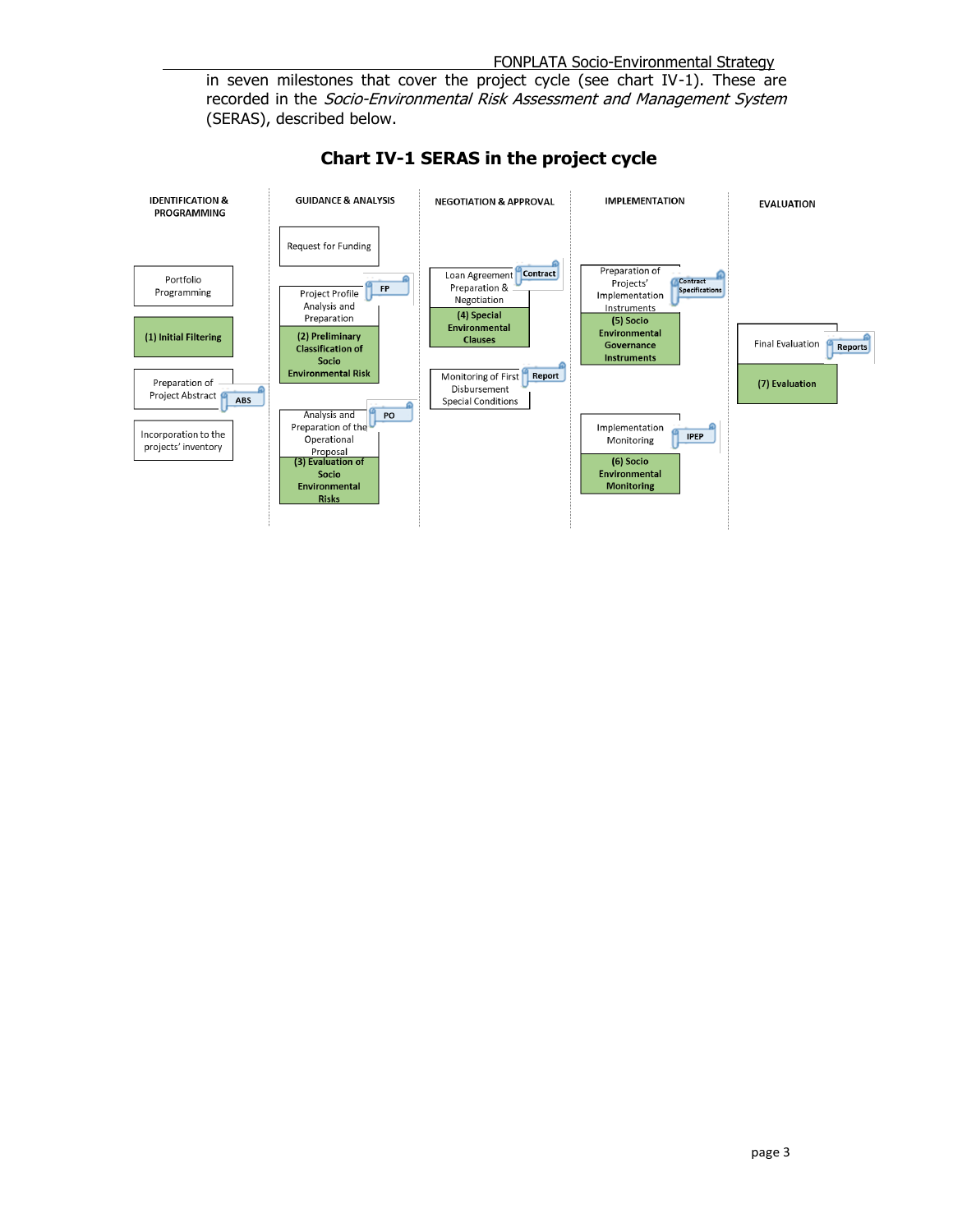### **A. INITIAL FILTERING**

- <span id="page-6-0"></span>4.2 When a member country expresses interest in obtaining funding for a project<sup>2</sup>, the Fund checks if the project is not included in the exclusion list defined in the Fund's policies<sup>3</sup>. When FONPLATA acts as an intermediary agent, attracting and managing financial resources from other development agencies, the exclusion lists established by them will be considered, if they are different.
- 4.3 The eligibility of the project through the initial filtering is a requirement for the incorporation of the project into the project inventory (IPY) and for the preparation of the abstract (ABS). If the project (in part or as a whole) incorporates activities included in the exclusion list, the funding will be denied, and the reasons shall be informed to the applicant. Otherwise, the next stages will follow. It is worth mentioning that the ineligibility of a transaction due to exclusionary activities may also occur at any stage prior to the approval of the financig, as a result of the risk analysis.

#### **B. PRELIMINARY CLASSIFICATION OF SOCIO-ENVIRONMENTAL SENSITIVITY**

- 4.4 It is carried out during the *Guidance phase* of the project cycle, once FONPLATA has received the consultation letter requesting financing from the member country, as part of the preliminary feasibility analysis required for the preparation of the Project Profile (PP).
- 4.5 It consists of a preliminary classification of the project's level of socioenvironmental sensitivity according to two criteria: (i) the size and type of project according to sector; and (ii) the socio-environmental sensitivity of the territory where the project will be located (impacts on legally protected sites of high value for the preservation of biodiversity and ecosystem services, indigenous territories and peoples, use of natural resources, involuntary resettlement needs and sites under natural threat).
- 4.6 Chart IV-2 presents the characterization of the different categories of environmental sensitivity considering the socio-environmental risk according to the prioritized criteria.

<sup>&</sup>lt;sup>2</sup> Usually during the Fund's triennial country programming exercise, which takes place every year.

<sup>&</sup>lt;sup>3</sup> The exclusion list of activities ineligible for FONPLATA funding is set forth in the Goods and Services Procurement Policy.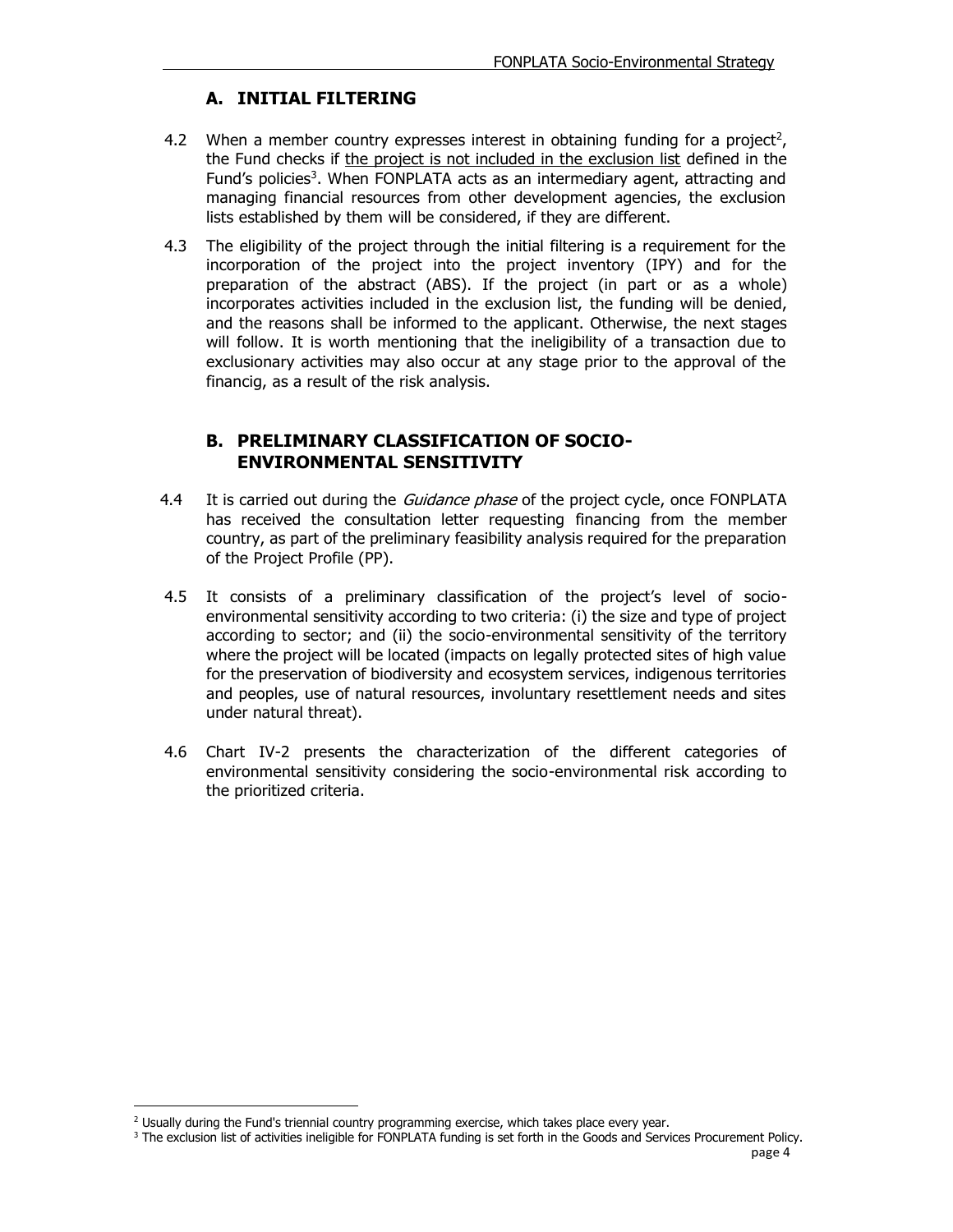

**Chart IV-2**

Level of sensitivity of the territory

#### **Preliminary socio-environmental risk classification levels**

4.7 For projects classified as high, medium-high, or medium socio-environmental sensitivity, FONPLATA may require a specific analysis of environmental sensitivity (if this has not already been considered in the documentation submitted by the member country for analysis, or if the information submitted is insufficient), as a requirement to move on to the analysis stage prior to the approval of the financing<sup>4</sup>.

## **C. SOCIO-ENVIRONMENTAL RISK ANALYSIS AND ASSESSMENT**

- <span id="page-7-0"></span>4.8 It is carried out in the phase of analysis of the project cycle (or previously, if the information is already available). It is a mandatory requirement for projects that have been classified as high, medium-high, or medium socio-environmental sensitivity. It consists of the identification and assessment  $-$  in advance  $-$  of the socio-environmental consequences of a project not yet implemented, to eliminate, mitigate or compensate for the potential negative environmental impacts and make better use of the expected benefits. It evaluates the socio-environmental management of the project, with respect to different critical sectoral issues and other characteristics of each project and allows to identify the necessary actions to be implemented in the following stages.
- 4.9 Taking into consideration the heterogeneity of some countries' impact classification systems, as well as of environmental licensing processes for the development of projects, it is advisable to manage a standard socioenvironmental risk classification. SERAS provides for the classification of impact into the following three categories: **A**-high impact; **B**-medium impact; and **C**-low impact. Namely:

page 5 <sup>4</sup> Those projects that are categorized as "of very high socio-environmental sensitivity" will not be subject to financing from the Fund.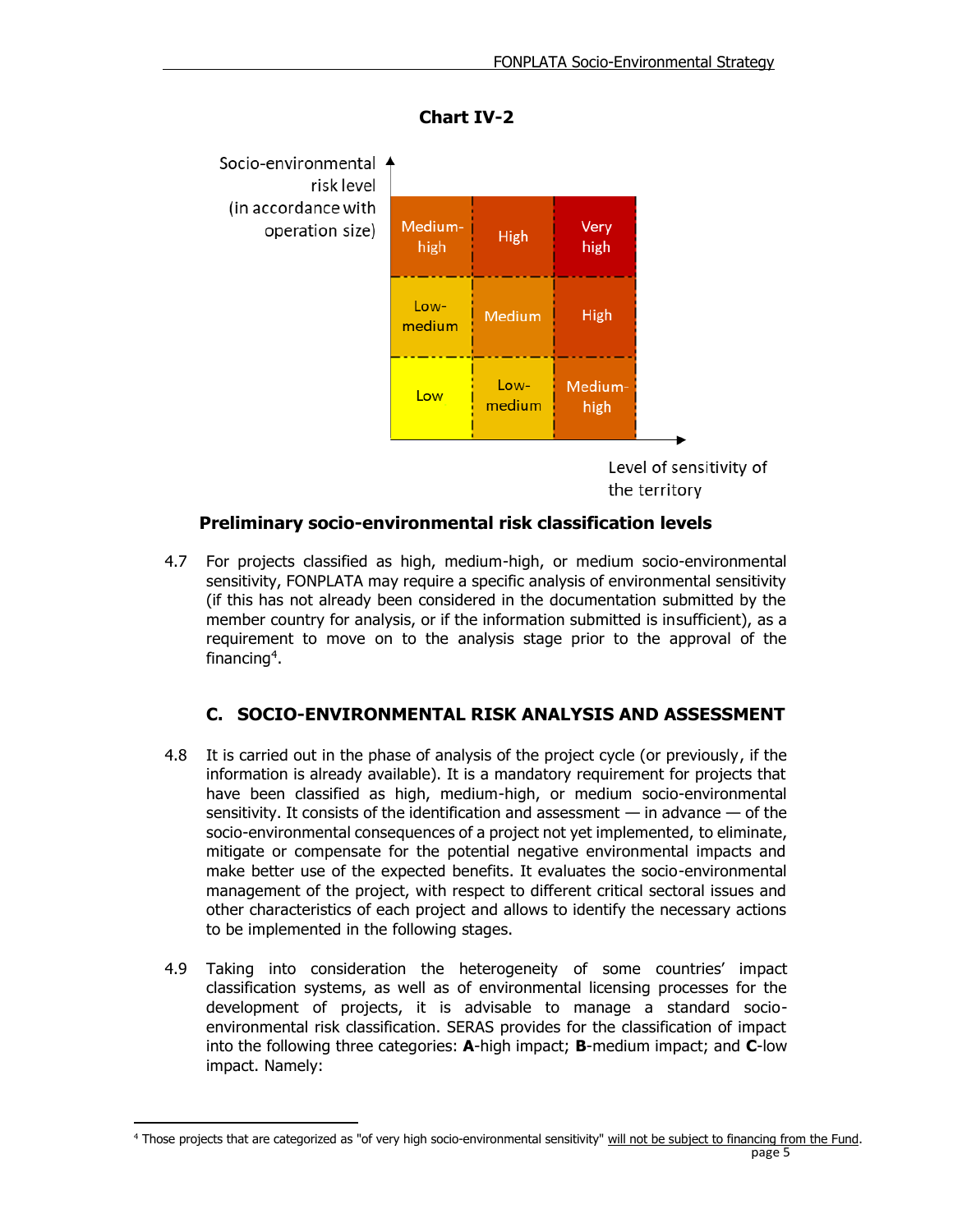**A**: Projects with several, irreversible, or unprecedented potential risks and/or significant adverse environmental and social impacts.

**B**: Projects with few potential risks and/or limited environmental and social adverse impacts, which are usually restricted to specific sites, mostly reversible and easily addressed through mitigation measures.

**C**: Projects involving minimal or non-adverse risks and/or environmental and social impacts.

- 4.10 In line with the standards defined in the Equator Principles<sup>5</sup> and others used by development cooperation agencies, the internal classification of SERAS allows for a comparison between FONPLATA's understanding of risk and that of the legislation of the member countries. Under no circumstances does FONPLATA's classification system replace the classification, procedures, or documentation established and required by the national or subnational authorities of the member countries. Its use is established to facilitate and accelerate the identification of the legal requirements necessary to continue the project, determine the additional documents to be requested, if critical risks are identified, and define the degree of rigor with which the Fund will carry out the analysis and risk management in the next stages.
- 4.11 The main instruments to be used during this analysis phase are the technical visit (especially for projects with a higher level of risk) and the application of sectoral socio-environmental questionnaires<sup>6</sup>. For projects with a preliminarily assessment of risk/impact level as high, a more detailed study of the operation may be carried out. Such a study may be carried out by the Fund's internal team or through the hiring of specialized external consultants, as required. The results of the analysis phase are reflected in contractual agreements contained in the documents that will regulate the funding operation.

## **D. CONTRACTUAL ASPECTS**

<span id="page-8-0"></span>4.12 For the approval of the Project, and as a result of the feasibility analysis of the operation contained in the Operational Proposition and its technical annexes (PO), there may be special requirements aimed at optimizing socio-environmental performance in the various stages of the project cycle, such as, among others, specific results to be included in the results matrix (with their respective indicators and goals); special conditions to be incorporated into the contract and/or operational documents (e. g., Loan Agreement, Inter-institutional Agreements, Operation Manual — MO, etc.); or other specific documents, authorizations, studies, or special analyses.

<sup>&</sup>lt;sup>5</sup> The Equator Principle[s http://www.equator-principles.com/resources/equator\\_principles\\_III.pdf](http://www.equator-principles.com/resources/equator_principles_III.pdf)

<sup>6</sup> The details of the sectoral socio-environmental questionnaires are included in the Guidelines for Socio-Environmental Management.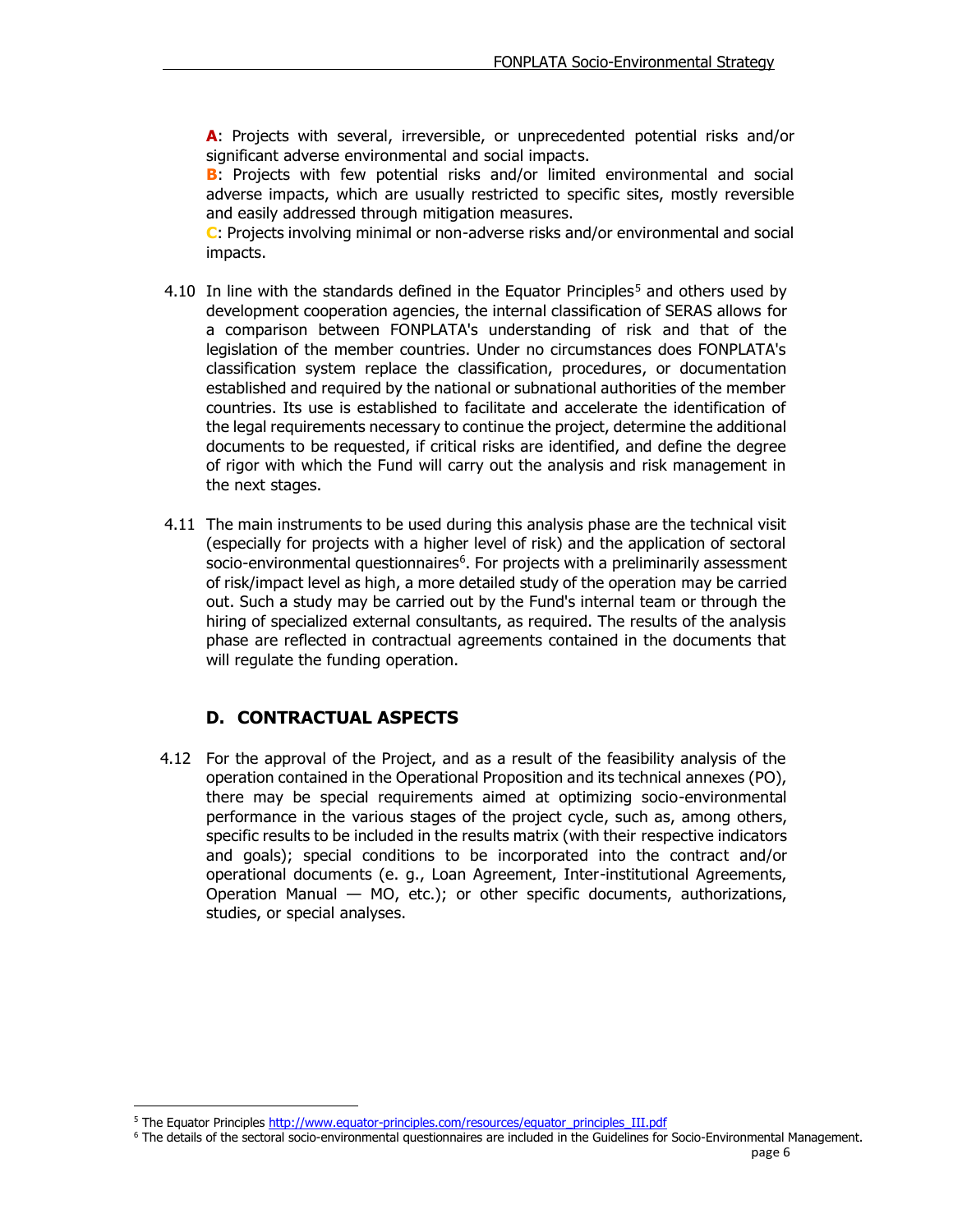## **E. SOCIO-ENVIRONMENTAL GOVERNANCE INSTRUMENTS**

<span id="page-9-0"></span>4.13 In addition to the contractual agreements, FONPLATA will agree with the Project Execution Unit (OE) on the necessary operational instruments to promote an adequate socio-environmental performance of the projects based on the roles and responsibilities of the different actors involved. Thus, for instance, the MO will establish the specific responsibilities in the project cycle and detail the socioenvironmental management plans, including the environmental technical specifications which should be reflected in works contracts, the terms of reference of supervision, inter-institutional agreements, as appropriate. The documentation agreed upon with the OE will be the basis for socio-environmental performance monitoring.

#### **F. SOCIO-ENVIRONMENTAL MONITORING**

- <span id="page-9-1"></span>4.14 The socio-environmental performance monitoring is carried out during the operation implementation phase. It consists of verifying, evaluating, and ensuring compliance with the environmental and social clauses contemplated in the contractual commitments of the Loan Agreement, specific results and socioenvironmental governance instruments agreed upon with the OE. This monitoring will be performed through periodical reports on the supervision and control of the projects (the frequency of which will be determined according to the risk level of the operation) and may be complemented by direct verifications through visits to the project sites.
- 4.15 If during the Guidance and Analysis phase unforeseen risks are identified as a result of the monitoring, FONPLATA may request from the OE reports and/or special studies, as well as the implementation of the mitigation or compensation measures necessary to reduce the potential impacts.

## **G. EVALUATION**

- <span id="page-9-2"></span>4.16 During implementation, or after completion of the project, it is necessary to make the appropriate adjustment to the identified deviations, and to learn the lessons that will provide a reference for similar projects in the future. As part of the midterm or final project evaluation, a measurement of the social and environmental performance of the project should be made, based on the specific variables and their indicators, as presented in the results matrix. The results of this evaluation shall form part of the Mid-term Evaluation Report (where required) and the operation Closing Minutes. The final evaluation will be carried out at most between the provisional and final delivery of the works, so that it is possible to recommend and carry out corrective measures in case environmental liabilities are detected as a direct consequence of the project.
- 4.17 From a socio-environmental perspective, the mid-term and final evaluations will focus on:
	- (i) The analysis of the socio-environmental performance of the project regarding the degree of achievement of the goals set, the degree of implementation and effectiveness of the measures incorporated in the socio-environmental management plan and the environmental monitoring plans, and the degree of compliance and effectiveness of the socio-environmental responsibilities of the supervision and control of the